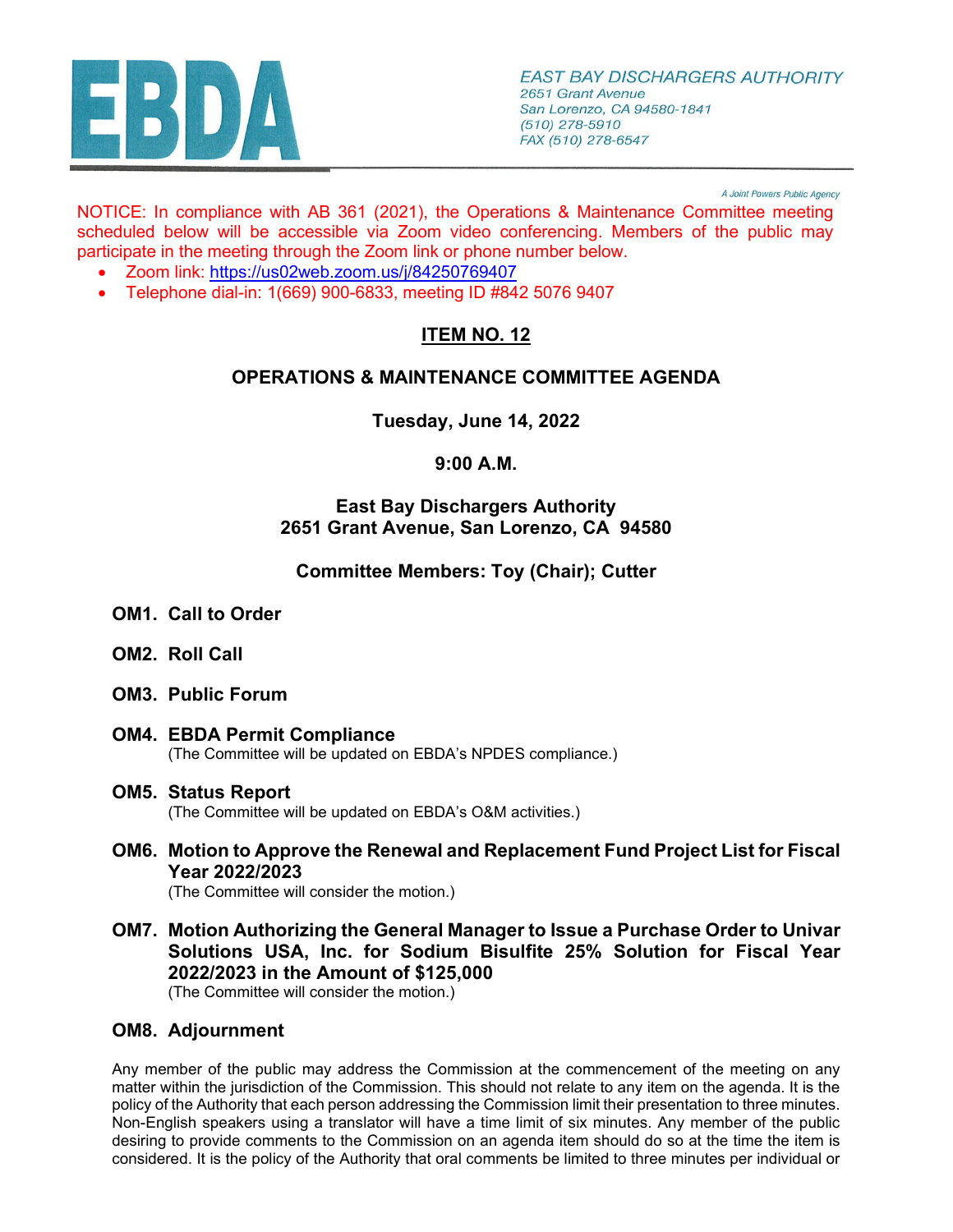ten minutes for an organization. Speaker's cards will be available in the Boardroom and are to be completed prior to speaking.

In compliance with the Americans with Disabilities Act of 1990, if you need special assistance to participate in an Authority meeting, or you need a copy of the agenda, or the agenda packet, in an appropriate alternative format, contact Juanita Villasenor at [juanita@ebda.org](mailto:juanita@ebda.org) or (510) 278-5910. Notification of at least 48 hours prior to the meeting or time when services are needed will assist the Authority staff in assuring that reasonable arrangements can be made to provide accessibility to the meeting or service.

In compliance with SB 343. related writings of open session items are available for public inspection at East Bay Dischargers Authority, 2651 Grant Avenue, San Lorenzo, CA 94580. For your convenience, agenda items are posted on the East Bay Dischargers Authority website located at [http://www.ebda.org.](http://www.ebda.org/)

# **The next O&M Committee meeting will be held Monday, July 18, 2022, at 9:00 a.m.**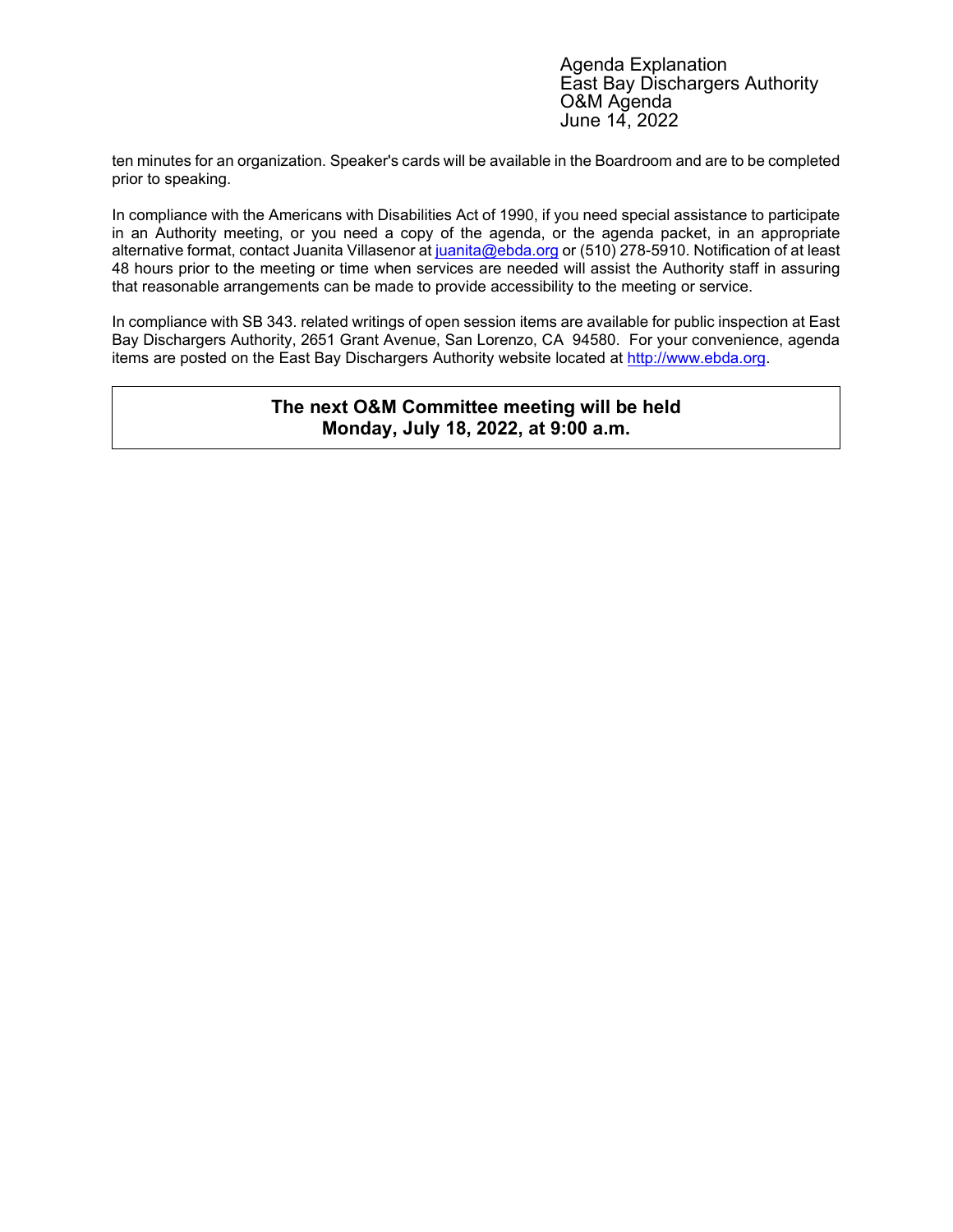# <span id="page-2-0"></span>**ITEM NO. OM4 EBDA PERMIT COMPLIANCE**

#### **Recommendation**

For the Committee's information only; no action is required.

#### **Discussion**

There were no NPDES permit violations in April, and preliminary data from May are also free of permit exceedances. Member Agency CBOD and TSS performance are shown below. A table with bacterial indicators is also included.



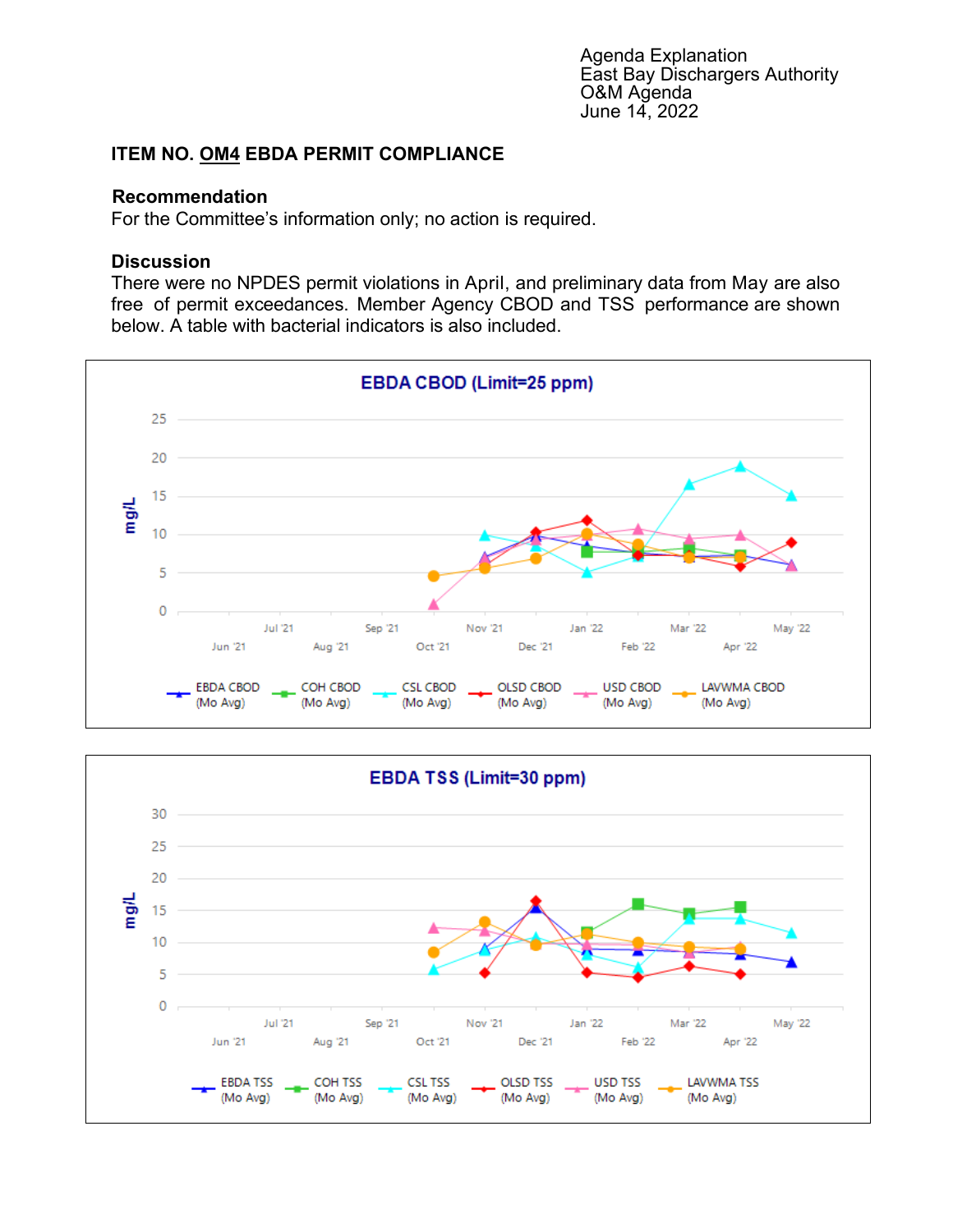# EBDA Bacterial Indicators

|                              | <b>FECAL</b>              | <b>ENTERO</b>           |
|------------------------------|---------------------------|-------------------------|
| Date                         | MPN/100mL                 | MPN/100mL               |
| Limit (90th Percentile)      | 1100                      |                         |
| Limit (Geomean)              | 500                       | 240                     |
| June 2021 Geomean            | 13                        | 4                       |
| July 2021 Geomean            | 11                        | 2                       |
| August 2021 Geomean          | 52                        | 32                      |
| September 2021 Geomean       | 26                        | 10                      |
| October 2021 Geomean         | 33                        | 4                       |
| November 2021 Geomean        | 13                        | 8                       |
| December 2021 Geomean        | 22                        | 8                       |
| January 2022 Geomean         | 4                         | 2                       |
| <b>February 2022 Geomean</b> | 6                         | 6                       |
| March 2022 Geomean           | 7                         | 4                       |
| 4/4/2022                     | $\overline{2}$<br>$\,<\,$ | 4                       |
| 4/5/2022                     | $\overline{2}$<br>$\,<$   | 2                       |
| 4/6/2022                     | $\overline{2}$            | 6                       |
| 4/11/2022                    | 2<br>$\,<$                | 15                      |
| 4/12/2022                    | 2<br>$\,<\,$              | 11                      |
| 4/13/2022                    | 2                         | 10                      |
| 4/18/2022                    | 3                         | 10                      |
| 4/19/2022                    | $\overline{2}$<br>$\,<\,$ | 6                       |
| 4/20/2022                    | 2                         | 6                       |
| 4/25/2022                    | 4                         | 15                      |
| 4/26/2022                    | 11                        | 6                       |
| April 2022 Geomean           | 2                         | $\overline{\mathbf{z}}$ |
| 5/2/2022                     | 8                         | 60                      |
| 5/3/2022                     | 4                         | 76                      |
| 5/4/2022                     | 4                         | 72                      |
| 5/9/2022                     | 3                         | 65                      |
| 5/10/2022                    | 8                         | 31                      |
| 5/16/2022                    | 3                         | 67                      |
| 5/17/2022                    | $\overline{2}$            | 43                      |
| 5/23/2022                    | 2<br>$\,<$                | 32                      |
| 5/24/2022                    | $\overline{2}$            | 49                      |
| 5/30/2022                    | 28                        | 171                     |
| 5/31/2022                    | 11                        | 6                       |
| May 2022 Geomean             | 5                         | 48                      |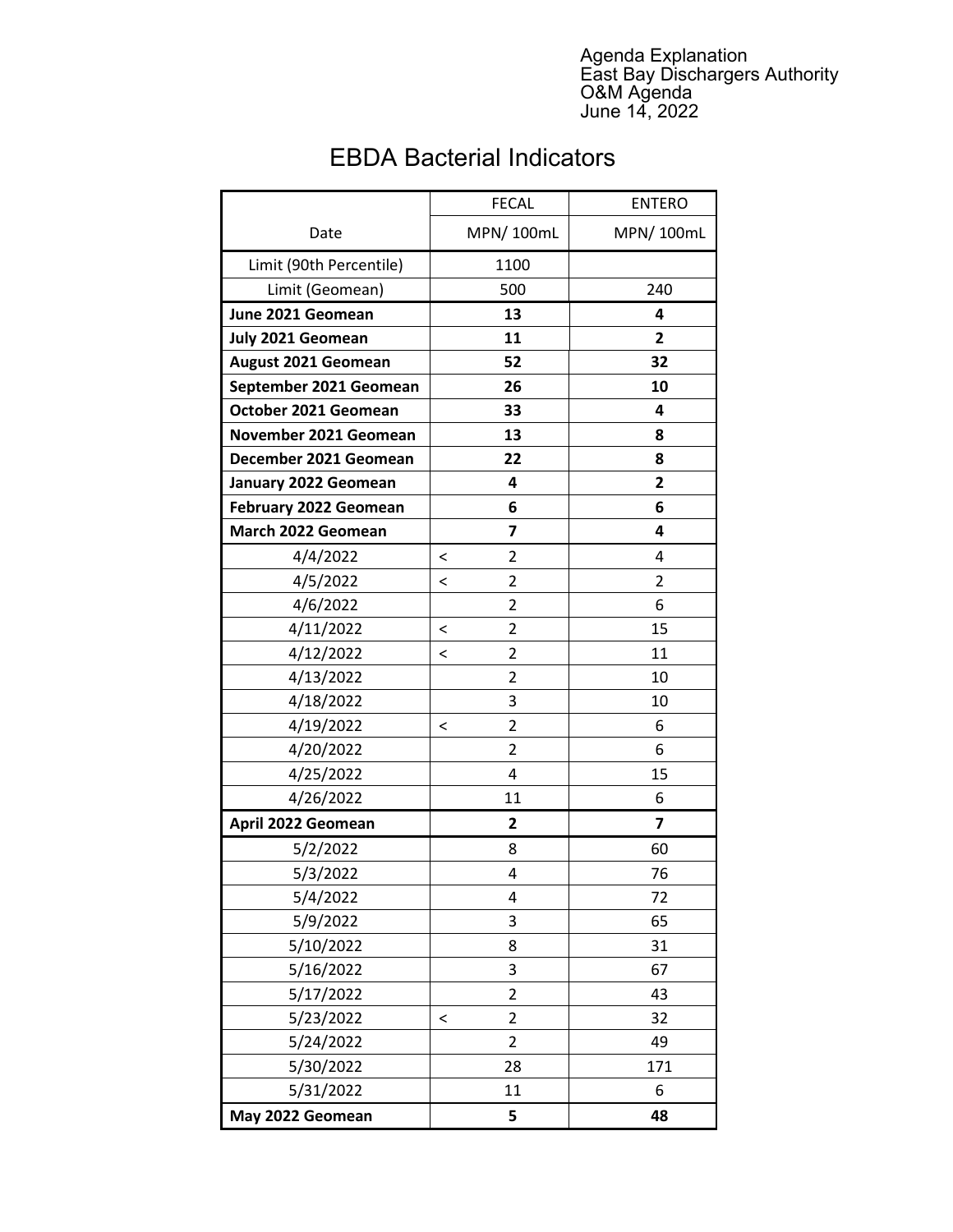# <span id="page-4-0"></span>**ITEM NO. OM5 STATUS REPORT**

# **Union Effluent Pump Station (UEPS)**

No change; all equipment is operational.

#### **Hayward Effluent Pump Station (HEPS)**

#### **Effluent Pump Replacement Project**

Project bid documents are still under review. Staff expects the project to go out to bid shortly, with installation of the new pumps occurring in late-2022.

#### **Oro Loma Effluent Pump Station (OLEPS)**

#### **Emergency Outfall Upgrade**

EBDA staff worked with Carollo Engineers (Carollo) on an evaluation of the OLEPS emergency outfall. The purpose of the evaluation was to determine the outfall's maximum capacity and whether modifications to the outfall weir would increase system detention time and delay or prevent an unanticipated bypass in the event of a catastrophic failure at OLEPS. The evaluation was completed and discussed with the MAC and the Commission. Carollo recommended that the existing lumber weir be replaced with a permanent concrete weir at an increased elevation. Carollo will provide a one‐page drawing and pertinent material specifications that can be used for construction of the new elevated weir. In addition, the drawing will include specifications and/or direction for the preparation of the existing concrete surface and associated reinforcing. EBDA staff will then request contractor quotes to construct the new weir. Funds for this project were approved by the Commission on a previous Renewal and Replacement Fund Project List.

#### **Main Electrical Switchboard Upgrade**

Parts for the OLEPS main electrical switchboard upgrade arrived on site on June 6, 2022, and an electrical shutdown to perform the work is scheduled for June 23, 2022. PG&E will disconnect the power from 12:30 am to 10:30 am to facilitate the installation of new breakers, new busbar sections to connect the new breakers, new main electrical switchboard front panels, and upgraded power monitoring equipment. The San Leandro force main crew will open the OLEPS bypass valve and close the valve that connects the flows from UEPS and HEPS to OLEPS, allowing the UEPS and HEPS flows to bypass OLEPS during the electrical shutdown. Additionally, OLSD will divert its flow to its equalization basin for 7 hours out of the 10-hour shutdown. During the remainder of the shutdown, EBDA will operate one diesel pump.

# **Skywest Pump Station**

#### **Recycled Water Production**

During the month of May 2022, the Skywest Recycled Water System operated for two days and produced 1.0 million gallons of recycled water.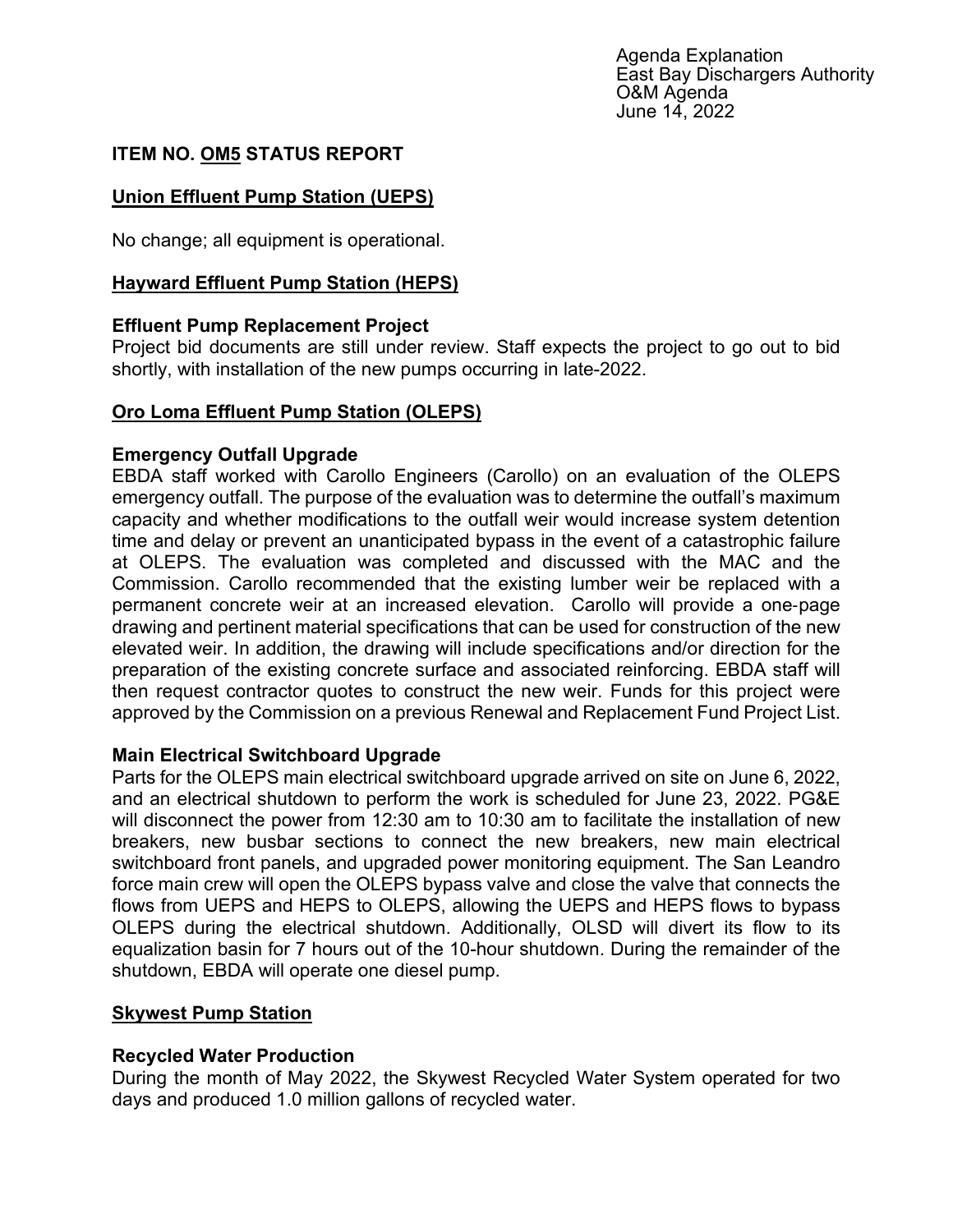# **Marina Dechlorination Facility (MDF)**

# **Total Residual Chlorine (TRC) Effluent Limit Implementation and Automation Upgrades**

As discussed previously, in 2021 the Regional Water Quality Control Board adopted a blanket permit amendment revising the TRC effluent limits for all wastewater dischargers to San Francisco Bay. The permit amendment raises EBDA's TRC effluent limit from 0.0 mg/L at all times to 0.98 mg/L, measured as a one-hour average. The new limit will take effect as soon as the EPA approves the underlying Basin Plan Amendment. Work on this project is on hold until the new TRC effluent limit takes effect.

# **Force Main**

No change; all equipment is operational.

# **Operations Center**

No change; all equipment is operational.

#### **Miscellaneous Items**

#### **Underground Service Alerts**

EBDA received eight (8) Underground Service Alert (USA) tickets during the month of May 2022. Five required an Electronic Positive Response (EPR), and of the five, three required calls/emails to the excavators, and four required field verification.

#### **Wet Weather**

During the month of May 2022, there were no significant rain events that required the operation of an OLEPS diesel pump.

#### **COVID-19 Response**

All EBDA staff members are fully vaccinated and boosted. Staff will continue to work with the Commission to determine, on a month-to-month basis, whether Commission and Committee meetings will continue to be conducted via Zoom or whether to resume inperson meetings. To continue conducting remote meetings, the Commission must adopt a resolution compliant with AB 361 – see Item No. 8.

#### **Special Projects**

#### **Roof Replacement Projects**

EBDA requested that The Garland Company, Inc. (Garland) complete an assessment of the roofs on the EBDA Office Building, the MDF SBS Storage Building, and OLEPS. EBDA selected Garland through a competitive bidding process managed by OMNIA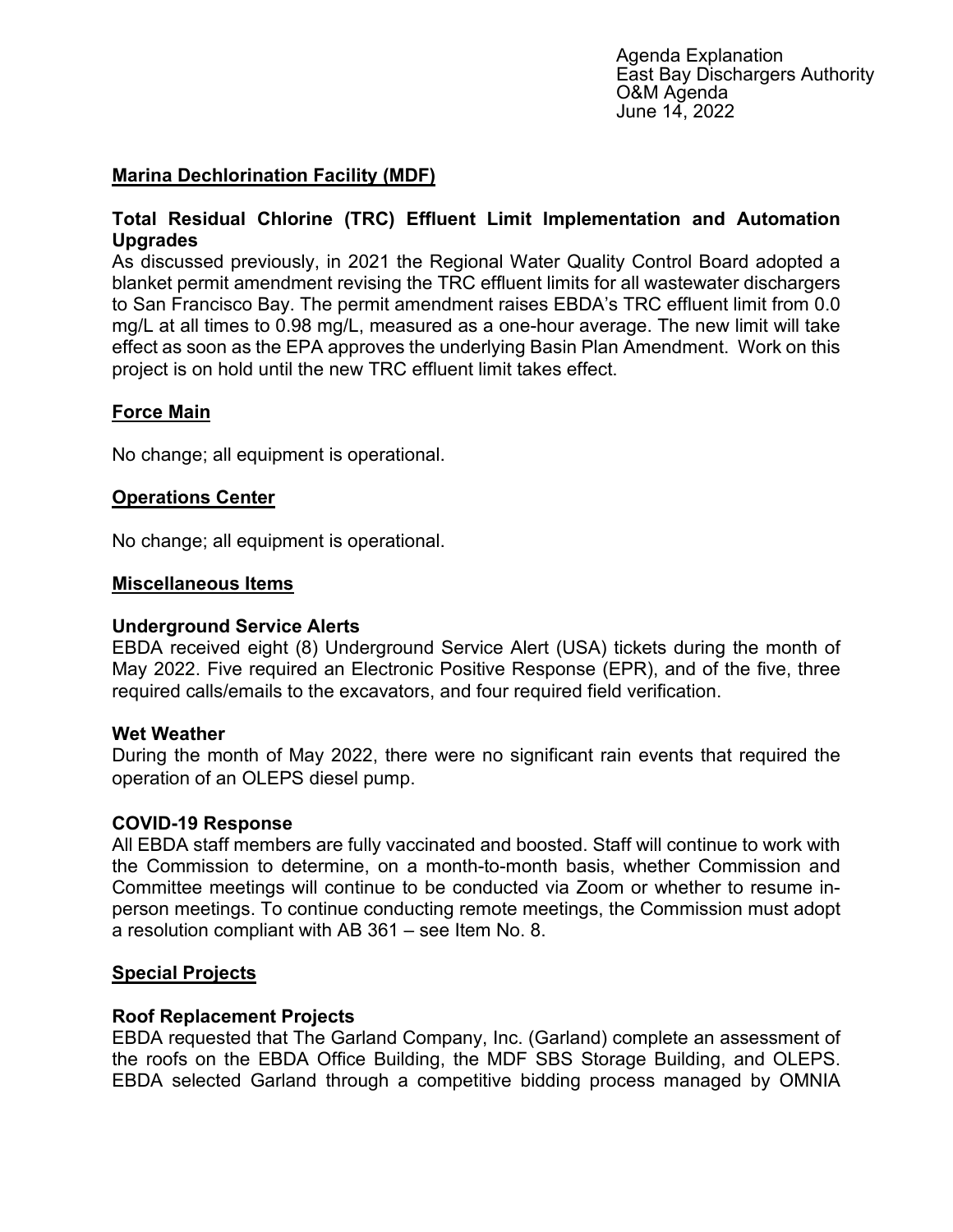Partners, a national bidding structure. Garland has performed this type of assessment in the past and completed several roof replacement projects for EBDA's Member Agencies. Garland will serve as the General Contractor overseeing the roofing contractor, using Garland's roofing products.

The assessment report was completed on April 4, 2022, and a job walk with potential bidders was conducted on May 2, 2022. Over the past several weeks, bids were received, and all were higher than expected. Staff will work with Garland to seek additional bids. The budget included in the Renewal and Replacement Fund Project List for FY 2022/2023 (see Item No. OM6) is a conservative estimate.

# **Disinfection Master Plan**

Carollo has delivered a Final Disinfection Master Plan. The goal of this project was to develop a strategy for sodium hypochlorite (hypo) dosing and monitoring to prevent bacteria outbreaks and ensure consistent permit compliance while optimizing chemical dosage – both for disinfection and for dechlorination. Staff will be working with the Member Agencies to implement recommendations, which include continuing to boost chlorine at HEPS and OLEPS, shock dosing of chlorine at some sites, and enhanced residual monitoring.

# **Cargill Brine Project**

Staff is continuing to work with the Authority's CEQA consultant, Ascent Environmental, to begin preparation of the Environmental Impact Report (EIR) for the project. A Notice of Preparation of the EIR was released on May 19, 2022, and a CEQA Scoping Meeting was held on June 1, 2022. The NOP and a recording of the Scoping Meeting are available on EBDA's website: [https://ebda.org/projects/cargill-partnership/.](https://ebda.org/projects/cargill-partnership/) Following additional discussions with City of Hayward staff, the project team has identified a new preferred route for the pipeline through Hayward. Staff plans to release a new NOP in early June with a new 30-day comment period. The new NOP will be posted on the website and distributed to the Commission.

# **Advanced Quantitative Precipitation Information (AQPI) Project**

The regional AQPI project continues to move forward with a goal of improving prediction of rainfall events in the Bay Area. Installation of the radar at Rocky Ridge has faced some delays and is now planned for Summer 2022. A site tour was held on May 20, 2022, and photos of the site are shown below. As illustrated in these photos, there is a clear 360 degree line of sight from the new radar site, which will significantly improve storm data and prediction. A new East Bay AQPI Agreement is currently circulating to extend the funding terms from the previous agreement, which has expired. Staff expects to bring the new agreement to the Commission for consideration in July 2022.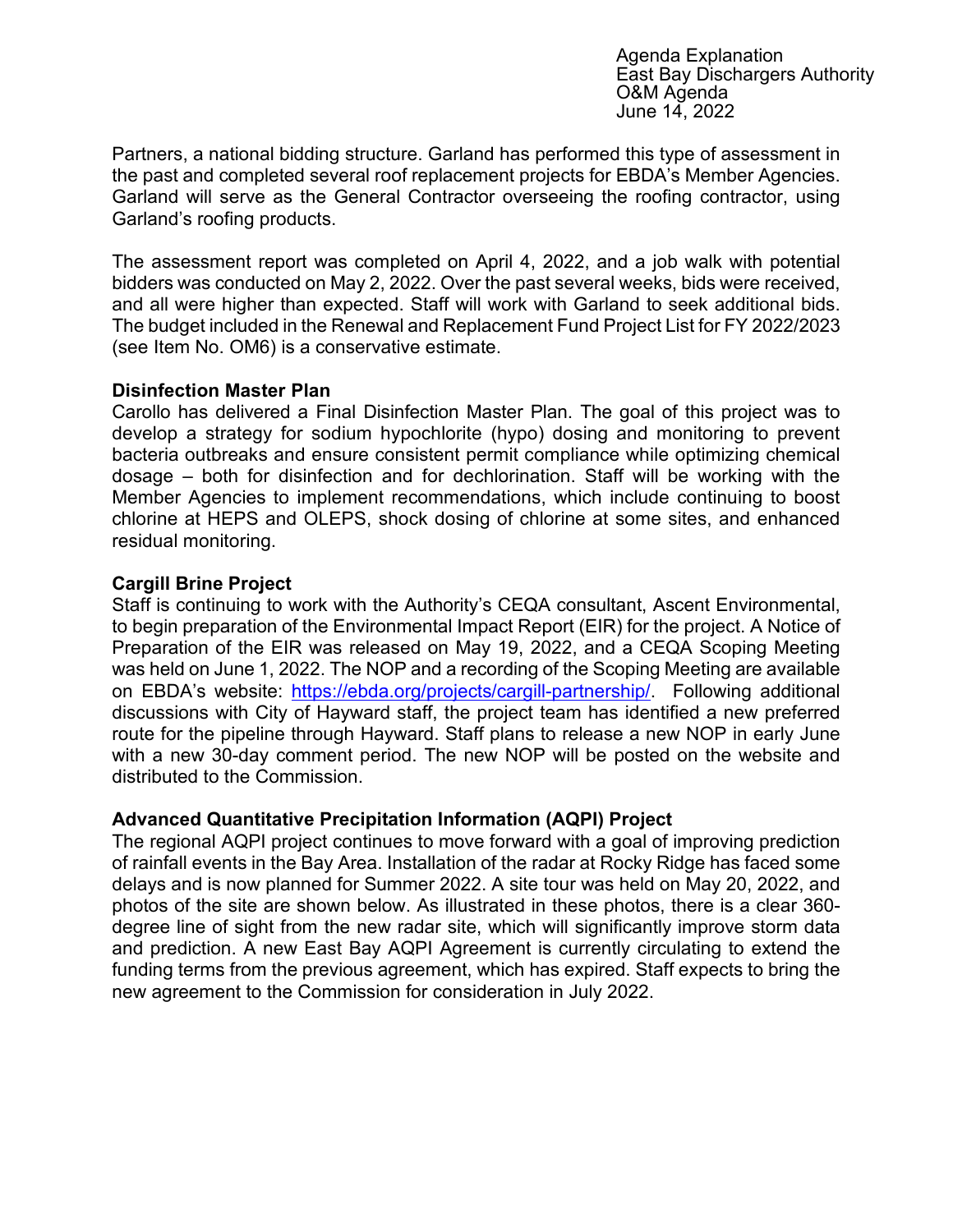

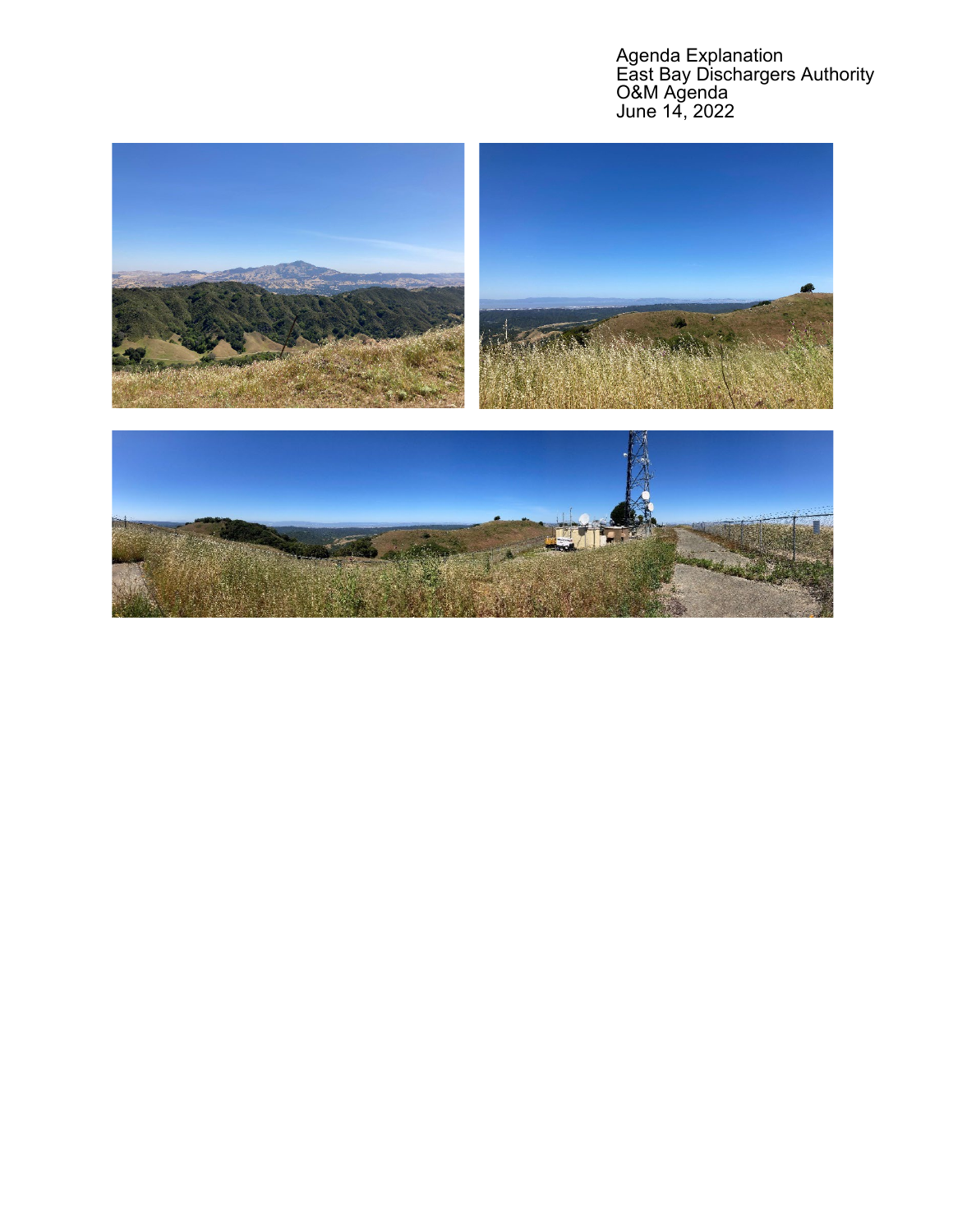# <span id="page-8-0"></span>**ITEM NO. OM6 MOTION TO APPROVE THE RENEWAL AND REPLACEMENT FUND PROJECT LIST FOR FISCAL YEAR 2022/2023**

# **Recommendation**

Approve the Renewal and Replacement Fund (RRF) Project List for FY 2022/2023.

# **Background**

Each year, the Commission is asked to approve a list of capital projects to be undertaken in the upcoming fiscal year using funds from the Authority's Renewal and Replacement Fund. The project list is developed using the Authority's Asset Management Plan (AMP), with input from the Managers Advisory Committee (MAC).

#### **Discussion**

The Authority's proposed RRF Project List for FY 2022/2023 is presented on the following page for the Committee's consideration, with project explanations on the subsequent page. Two updates have been made to the list reviewed by the Committee last month:

- OLEPS Equipment Steam Cleaning and Painting for \$15,000
- HEPS Pond #3 Valve Actuator Replacement for \$15,000

Staff is recommending Commission approval of a total expenditure of \$1,125,000 for RRF projects for FY 2022/2023. This includes \$100,000 for the Small Projects Fund for smaller ancillary equipment and components that the Authority owns that are operated with the intent to "run to failure," and for small and unforeseen projects.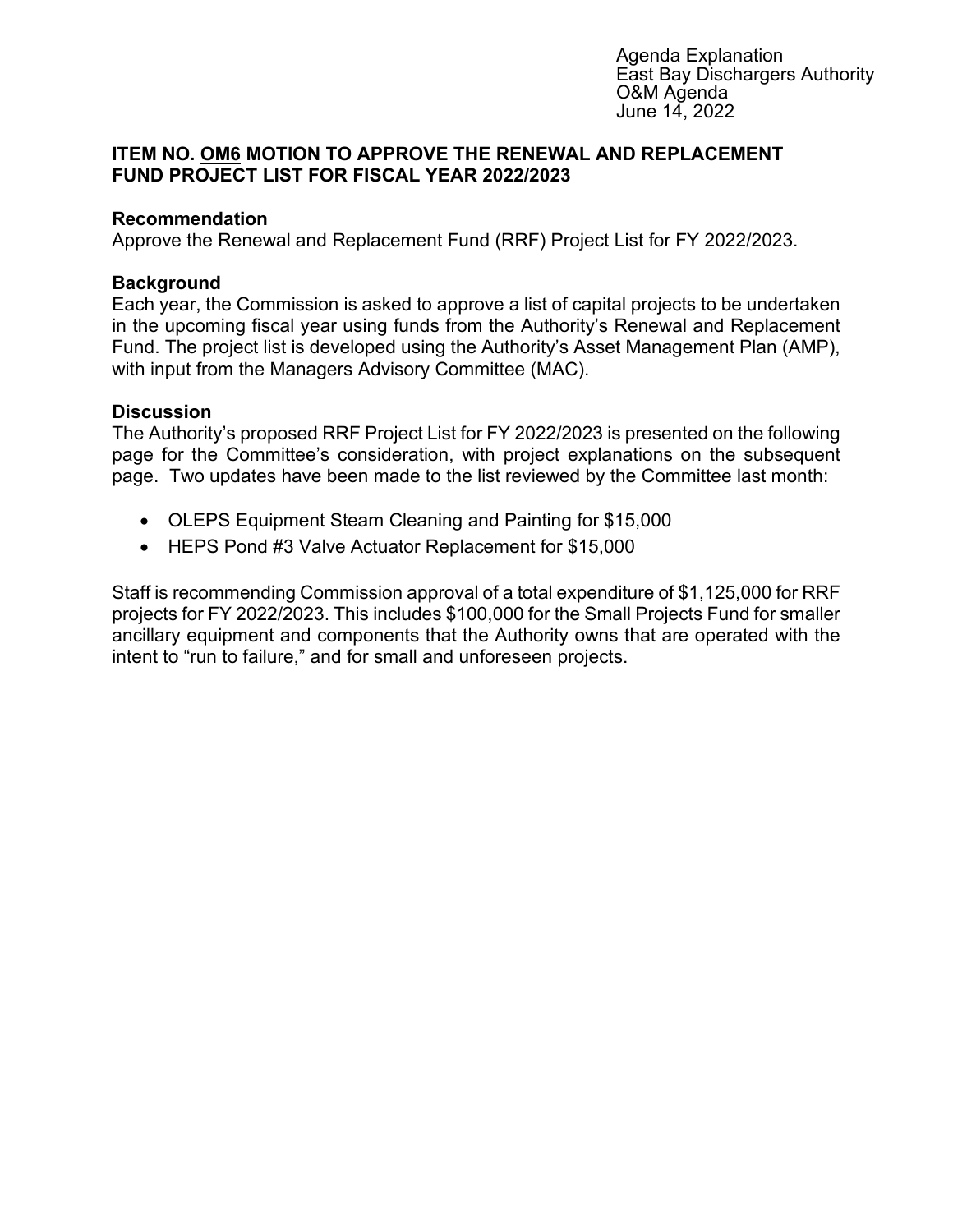# **RRF Projects for FY 2022/2023**

| <b>Facility</b>                    | <b>Renewal Replacement</b><br><b>Fund Items</b>                | <b>Projected</b><br><b>Completion Date</b> | <b>Estimated</b><br><b>Costs</b> |           |
|------------------------------------|----------------------------------------------------------------|--------------------------------------------|----------------------------------|-----------|
| <b>UEPS</b>                        | Payment #3 of 10 Per JPA                                       | <b>July 2022</b>                           | \$                               | 420,000   |
| OLEPS, MDF &<br><b>EBDA Office</b> | Roof Replacement Project                                       | September 2022                             |                                  | 550,000   |
| <b>MDF</b>                         | <b>SBS Building Heating</b><br><b>System Replacement</b>       | September 2022                             | \$                               | 25,000    |
| <b>OLEPS</b>                       | <b>Equipment Steam Cleaning</b><br>December 2022<br>& Painting |                                            | \$                               | 15,000    |
| <b>HEPS</b>                        | Pond #3 Valve Actuator<br>Replacement                          | December 2022                              | \$                               | 15,000    |
|                                    |                                                                | FY 2022/2023<br>Sub-Total                  | \$                               | 1,025,000 |
|                                    |                                                                | <b>Small Projects</b><br>Fund              | \$                               | 100,000   |
|                                    |                                                                | FY 2022/2023<br>Total                      | \$                               | 1,125,000 |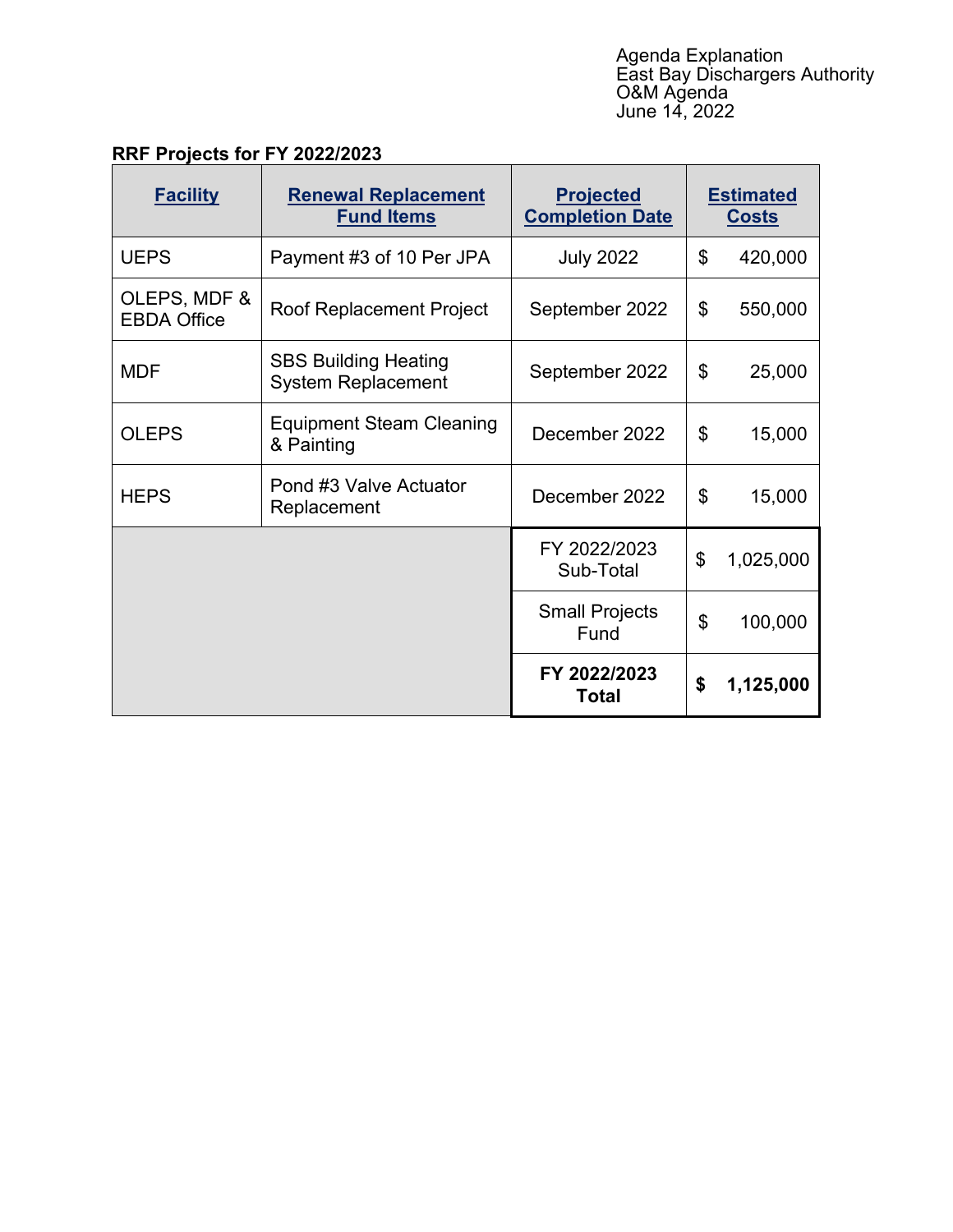# **UEPS – Payment #3 of 10 per JPA – \$420,000**

The Amended and Restated Joint Powers Agreement (JPA) states that "in fiscal years from 2020/21 through 2029/30, the Authority will pay Union a total of Four Million, Two-Hundred Thousand dollars (\$4,200,000), divided in ten equal and annual installments, as a credit toward their annual budget contribution for Operation and Maintenance Costs, for all Capital Costs associated with the Union Effluent Pump Station during the Term of the Agreement."

# **OLEPS, MDF & EBDA Office – Roof Replacement Project – \$550,000 Roof Replacement Projects**

Installation of new roofs on the EBDA Office Building, the MDF SBS Storage Building, and OLEPS. The budget included here is a conservative estimate.

# **MDF – SBS Building Heating System Replacement – \$25,000**

Installation of a new heating system in the SBS storage building at MDF. This project includes the installation of two new heaters and a new heating control system.

# **OLEPS – Equipment Steam Cleaning & Painting – \$15,000**

With the replacement of the OLEPS Pumps #1 & #4 gear drive seals previously completed, the pumps are no longer leaking grease. Under this project, EBDA will steam clean the pumps, gear drive piping and associated areas of the pump station, and paint some of the gear drive piping and equipment.

# **HEPS – Pond #3 Valve Actuator Replacement – \$15,000**

EBDA has agreed to split the cost of installation of the Pond #3 valve actuator with the City of Hayward. The actuator is the property of the City of Hayward, but replacing it will benefit both the City and EBDA. The current actuator does not have a feedback loop, so the information displayed on SCADA is limited. During wet weather storm events, having better information on SCADA will greatly improve EBDA operations. The ability to divert flow to Pond #3 will save EBDA the cost of pumping the flow to Pond #7, which requires the use of the HEPS pumps. Funds are also included for the programming necessary to add the valve operations to SCADA.

# **Small Projects Fund (formerly Contingency Fund) – \$100,000**

The purpose of the Small Projects Fund is to provide additional funding for unidentified projects and/or equipment that may need to be replaced or refurbished in FY 2022/2023. Much of the smaller ancillary equipment and components that the Authority owns are operated with the intent to 'run to failure'. This is a common practice at wastewater facilities with these types of assets, which include fans, valves, actuators, and small pumps and motors. While preventive maintenance is completed on a regular basis, forecasting an exact date of failure is not possible. The criteria for 'run to failure' are both that the equipment can be readily procured and that there is sufficient redundancy to meet system firm capacity. In some cases, staff will purchase critical items and have them on the shelf, reducing system equipment downtime.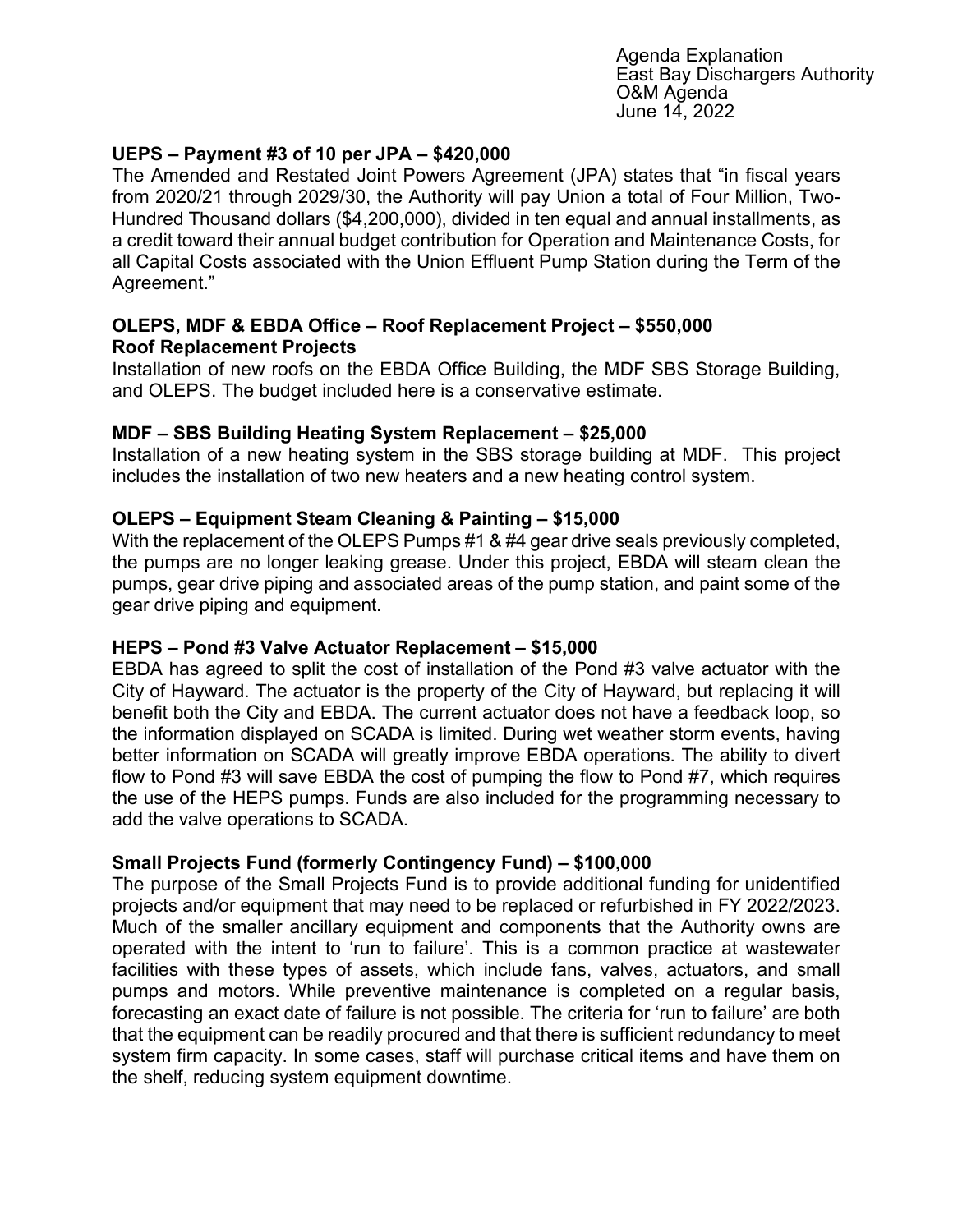# <span id="page-11-0"></span>**ITEM NO. OM7 MOTION AUTHORIZING THE GENERAL MANAGER TO ISSUE A PURCHASE ORDER TO UNIVAR SOLUTIONS USA, INC. FOR SODIUM BISULFITE 25% SOLUTION FOR FISCAL YEAR 2022/2023 IN THE AMOUNT OF \$125,000**

## **Recommendation**

Approve a motion authorizing the General Manager to issue a Purchase Order to Univar Solutions USA, Inc. (Univar) in the amount of \$125,000 for the purchase of Sodium Bisulfite 25% Solution in FY 2022/2023.

# **Background**

Since 2014, EBDA has elected to work collectively with the Bay Area Chemical Consortium (BACC) to obtain a bid for Sodium Bisulfite 25% Solution (SBS). The BACC is a consortium of over fifty water and wastewater agencies in Northern California who use their common purchasing power to achieve better pricing for treatment chemicals while reducing the costs of bidding processes. BACC was created and managed by Dublin San Ramon Services District and was recently transitioned to the umbrella of the Bay Area Clean Water Agencies (BACWA).

#### **Discussion**

This year, Univar USA, Inc. was the lowest responsive and responsible bidder for SBS, in fact the only bidder, with a delivered cost of \$1.475 per gallon. The per gallon cost of SBS has increased by \$0.265 from FY 2021/2022. Univar has been the successful bidder for SBS the past several years, so Authority staff has a history of working with them.

Each agency member of BACC is responsible for issuing its own PO with the supplier. Staff is recommending a PO ceiling of \$125,000, consistent with the adopted FY 2022/2023 budget. This is a decrease from the \$235,000 budgeted in previous years, and it reflects an anticipated reduction in SBS use upon implementation of new total chlorine residual effluent limits. Pending implementation of the new chlorine residual limits, actual spending on SBS this fiscal year may be even lower. However, it is unknown at this time exactly when the new limits will take effect or what their precise impacts on SBS usage will be, so staff is recommending setting the PO ceiling conservatively.